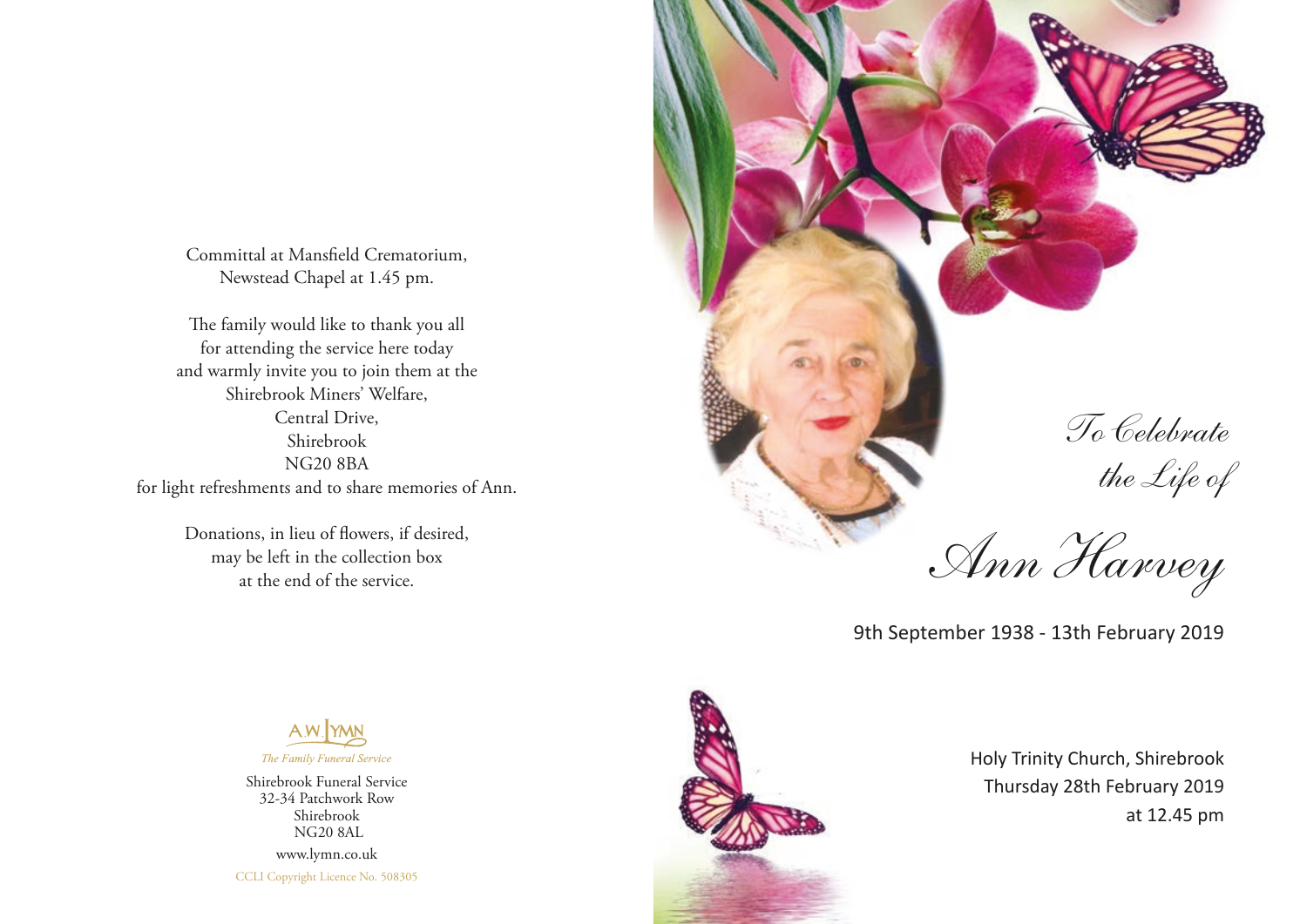



When I am dead, my dearest, Sing no sad songs for me; Plant thou no roses at my head, Nor shady cypress tree: Be the green grass above me With showers and dewdrops wet; And if thou wilt, remember, And if thou wilt, forget.

I shall not see the shadows, I shall not feel the rain; I shall not hear the nightingale Sing on, as if in pain: And dreaming through the twilight That doth not rise nor set, Haply I may remember, And haply may forget.

Commendation

Exit Music

 I Won't Forget You by Jim Reeves

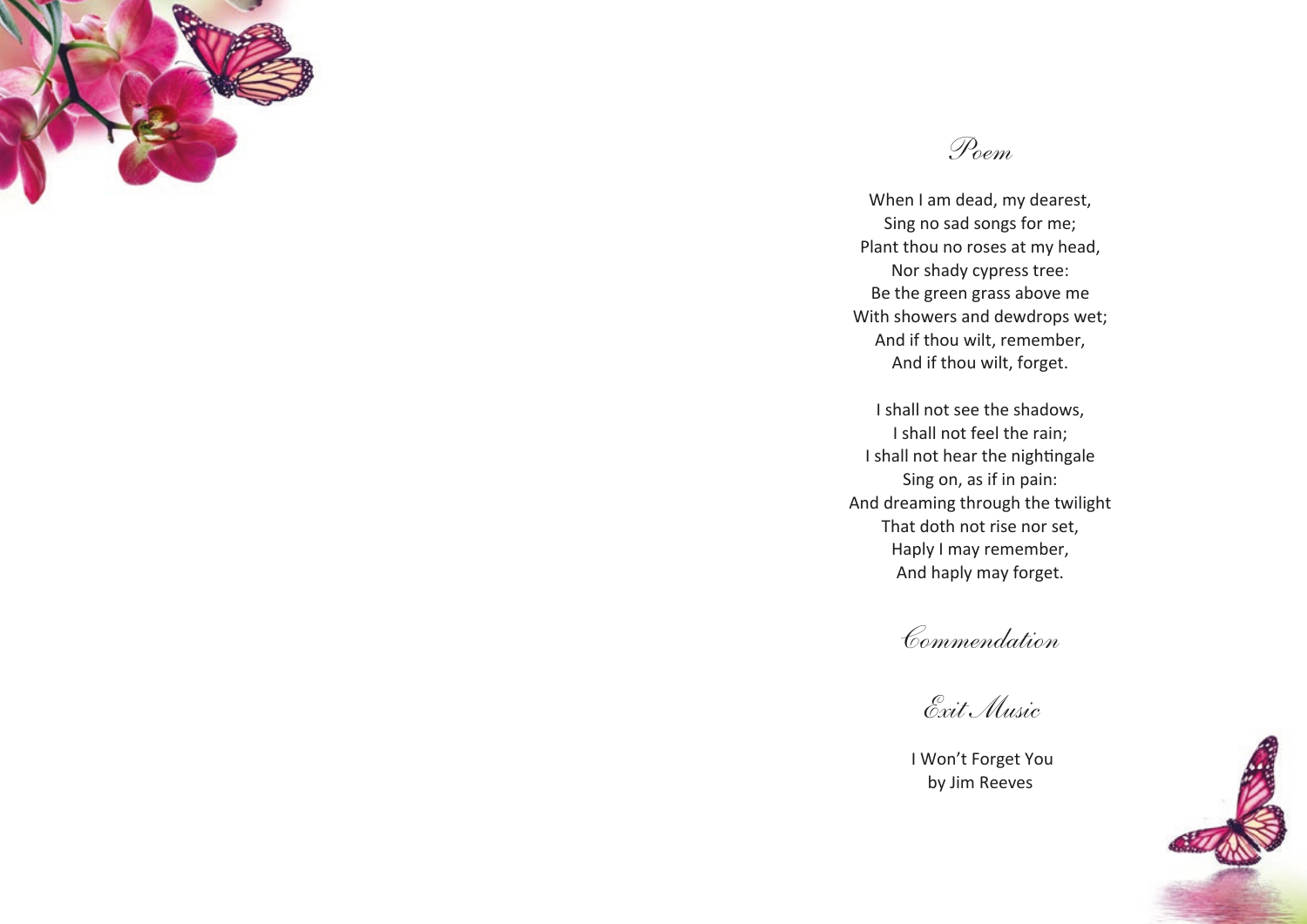

Address

Prayers

*including*

The Lord's Prayer

Our Father, who art in heaven, hallowed be Thy name; Thy Kingdom come; Thy will be done, on earth as it is in heaven. Give us this day our daily bread. And forgive us our trespasses, as we forgive those who trespass against us. And lead us not into temptation, but deliver us from evil. For Thine is the Kingdom, the power and the glory, for ever and ever. Amen.

Order of Service

Officiated by Reverend June Palmer